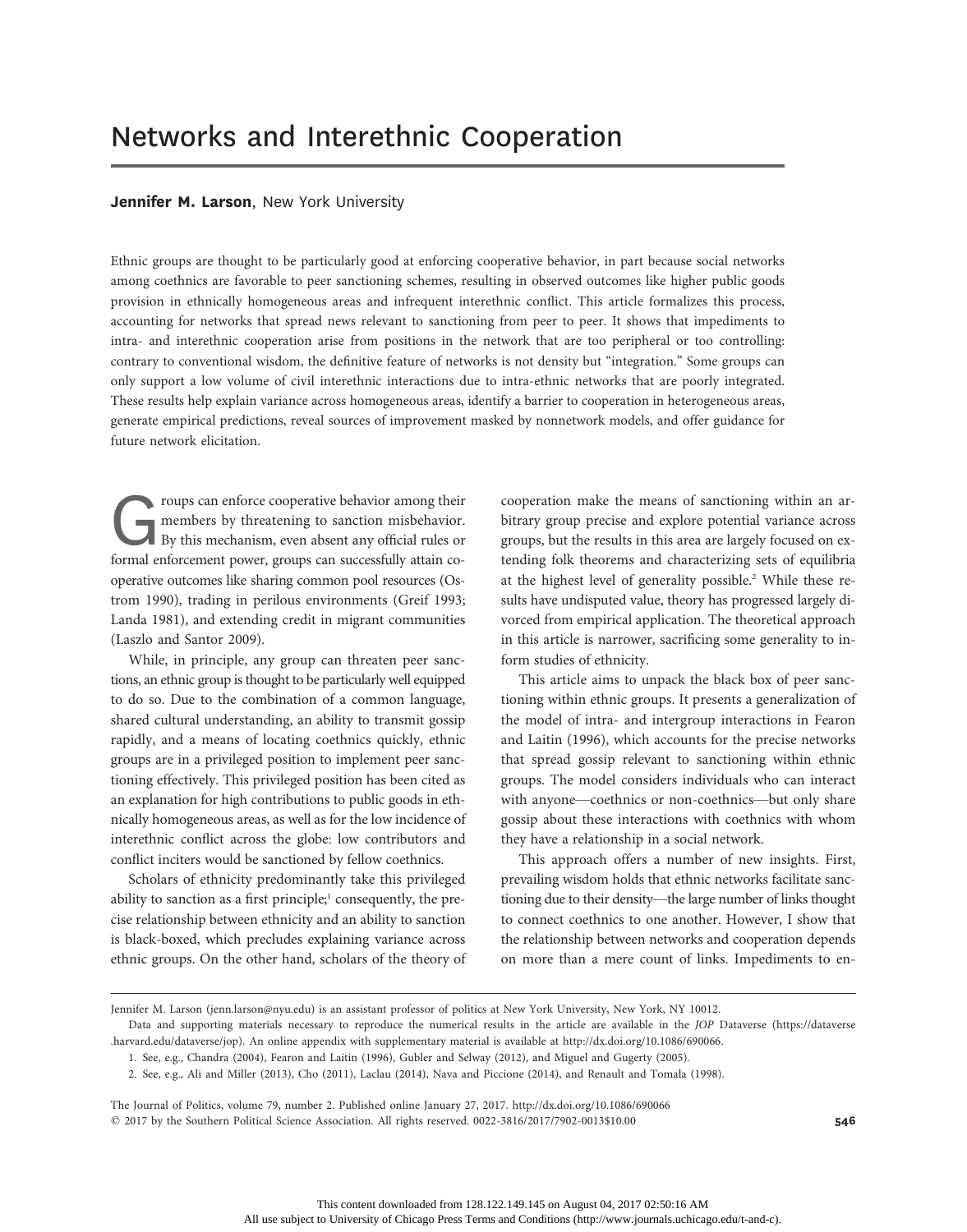forcing cooperation stem from individuals who are especially peripheral or controlling in the networks that transmit news, limiting the reach of information in the ethnic group. Some individuals, because of their specific network position, can have a greater incentive to misbehave. Networks can be denser and yet have more of these problematic positions. The model suggests that if ethnic networks facilitate sanctioning, it is due to a more subtle property than simple density: the absence of positions with low reach—the level of "network integration."

Second, this approach identifies a limit on cooperative interethnic interactions. When intergroup cooperation is supported by coethnic sanctioning, the networks within each ethnic group determine an upper bound on the maximum proportion of interactions that can be between noncoethnics and still be cooperative. Some ethnic groups can only support low volumes of cooperative interethnic dealings; interactions at a higher volume would be conflictual, not because of any greater tension or animosity but because news would spread too slowly among coethnics for sanctions to be effective.

Third, this article presents potential improvements to cooperation that are masked by nonnetworks models. Improved communications technology that speeds the spread of information, threats of longer-lasting sanctions, and civil society interventions all have the potential to make interethnic cooperation strictly more likely.

Finally, this approach identifies an explanation for why ethnically diverse areas may experience less cooperation than ethnically homogeneous ones. As others have found, time spent interacting with non-coethnics who are not tasked with sanctioning reduces the efficacy of coethnic sanctions. However, this article shows that even if non-coethnics were tasked with administering sanctions, communication barriers between ethnic groups would still undermine cooperation. Diversity plus communication barriers can reduce even intraethnic cooperation.

# INTERETHNIC COOPERATION AND PEER SANCTIONS Ethnicity and cooperation

Mounting empirical evidence points to the importance of ethnicity for a wide range of outcomes pertaining to political and economic development. The extent of ethnic diversity and the geographic concentration of ethnic groups have been linked to voting behavior (Chandra 2004; Ichino and Nathan 2013), public goods provision (Alesina, Baqir, and Easterly 1999; Kimenyi 2006; Miguel and Gugerty 2005), access to information (Larson and Lewis 2016a), economic outcomes (La Ferrara 2002), and the onset and duration of civil conflict (Cederman, Weidmann, and Gleditsch 2011; Kasara 2015; Larson and Lewis 2016b; Toft 2003; Weidmann 2009).

Findings from these literatures generally support two broad conclusions: coethnics are particularly successful at engaging in collective action, and areas with greater ethnic diversity experience less success with collective action.<sup>3</sup>

While a variety of mechanisms have been posited to explain collective action success among coethnics, a leading explanation points to ethnic groups' privileged ability to threaten sanctions in response to uncooperative behavior. For example, if individuals explicitly or implicitly threaten to sanction coethnics who under-contribute to a public good, this threat can incentivize high contributions (see Miguel and Gugerty 2005).

Experimental evidence corroborates this explanation, suggesting the presence of a "technology mechanism" by which coethnics possess a greater ability to sanction each other relative to non-coethnics (Habyarimana et al. 2007, 2009). Based on shared language and cultural understanding, and favorable features of networks within ethnic groups, ethnic groups are well suited to enforce behavior among their members.

Enforcing behavior within an ethnic group can also affect behavior toward non-coethnics. If ethnic groups threaten to sanction coethnics for misbehaving against non-coethnics, then in-group sanctioning can support cross-group cooperation. A political official in Uganda describes this logic at play in his own village: "If a Mufumbira causes a problem or starts a fight with a Mutoro, he is punished right away within his own community by the elders/opinion leaders within his tribe. The punishments vary according to the crime—[they] are often fines. Punishment [is] kept within the zone—no police or other outside authorities [are] involved" (Habyarimana et al. 2009, 172).

Fearon and Laitin (1996) offer other examples of groups using peer sanctions to punish intergroup misbehavior in contexts ranging from the Ottoman Empire to colonial Nigeria and formalize the process in a model of intergroup interactions. The model in Fearon and Laitin (1996) relies on the stylized fact that "Ethnic groups are frequently marked by highly developed systems of social networks that allow for cheap and rapid transmission of information about individuals and their past histories," which explains why for small groups in a small geographic space, "it is often the case that everyone knows everything about everybody, more or less" (1996, 718, 719). In the model, to approximate this process, all individuals learn about the actions of all coethnics immediately.

Here I relax this assumption and directly model the process by which coethnics pass news to each other in their

<sup>3.</sup> See Habyarimana et al. (2009, chap. 2) for an overview.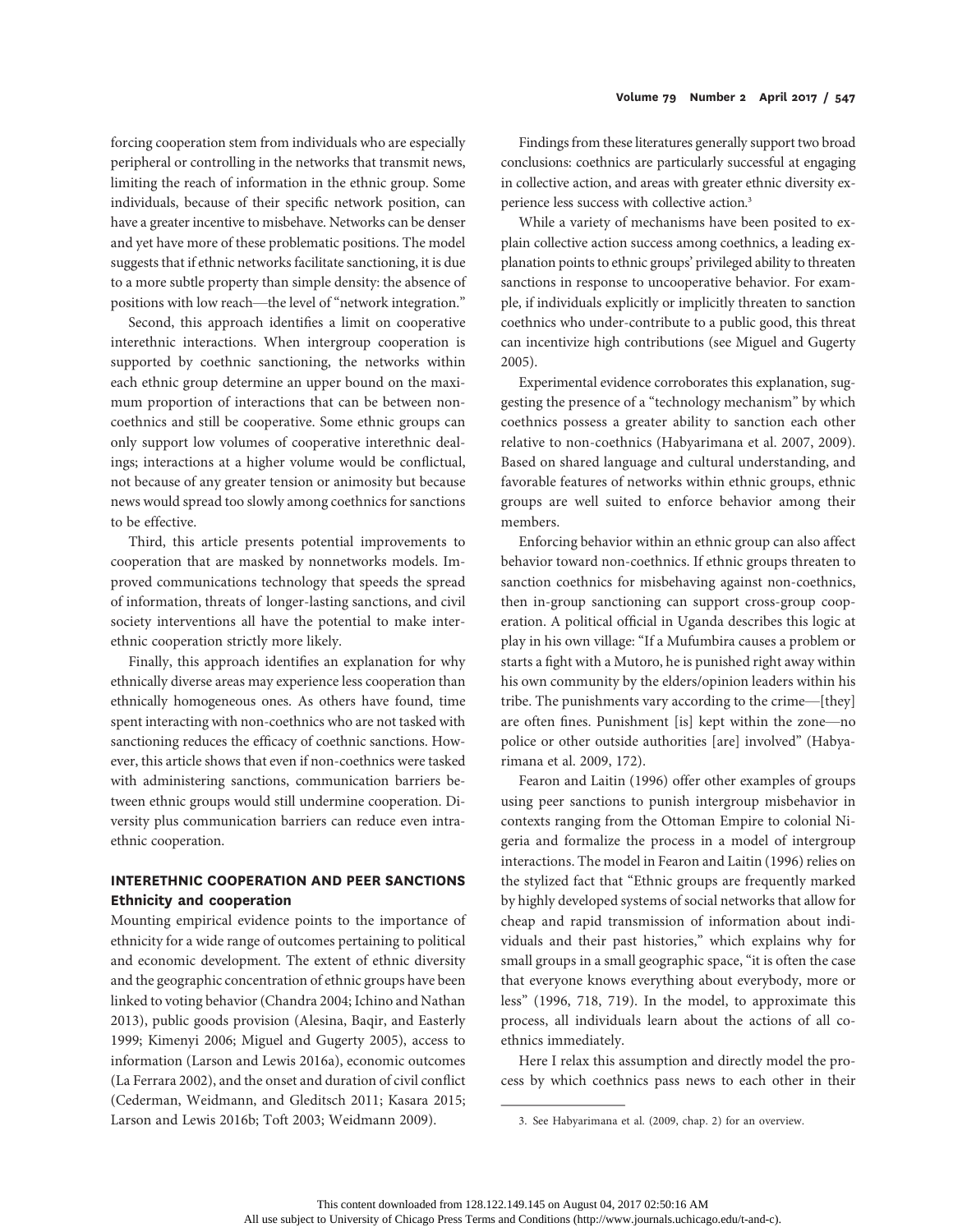social networks. While this process may result in everyone in an ethnic group eventually knowing everything about everybody, more realistically, as news passes from person to person there is a period of time in which some people are out of the loop.4 This approach can be seen as formalizing the "technology" by which coethnics can potentially sanction each other well. Being out of the loop matters because the fewer coethnics who know about misbehavior, the fewer can sanction it. Sanctions by fewer peers are less painful and so are less of a deterrent to misbehavior. Networks that fail to spread news widely and quickly are less conducive to enforcing intraor interethnic cooperation.

Scholars of ethnicity acknowledge that some networks should be better than others for implementing peer sanctions and frequently cite the "density" of ethnic groups' networks as the theoretical source of their advantage (Chandra 2004, 71; Colson 1974, 54; Fearon and Laitin 1996, 719; Gubler and Selway 2012, 210; Miguel and Gugerty 2005, 2330). By formalizing both the process by which news spreads through a network and the use of sanctions to enforce cooperative behavior, the model below allows a precise characterization of advantageous networks. It turns out that density is not the definitive metric; networks can be denser and yet be strictly worse for enforcing cooperation. A more subtle property of networks, their level of "integration,"<sup>5</sup> determines the extent to which coethnics can successfully enforce behavior.<sup>6</sup>

This article zeroes in on the sanctioning mechanism by which ethnicity facilitates cooperation. Doing so identifies sources of potential pitfalls to intra- and interethnic cooperation, which, unusually, allows comparison across ethnic

6. This result is in keeping with a large interdisciplinary literature that studies the consequences of the arrangement of a network's links for the spread of something. Different arrangements are optimal for different outcomes like group performance (Balkundi and Harrison 2006), learning solutions to complex problems (Lazer and Friedman 2007; Mason and Watts 2012), solving coordination tasks (Judd, Kearns, and Vorobeychik 2010), adopting new technology (Rogers 2010), surviving errors and outages (Albert, Jeong, and Barabási 2000), and diffusing information widely (Jackson and Rogers 2007; Pastor-Satorras and Vespignani 2001). In general, when outcomes hinge on individual access to something spreading through the network, it is not overall density but node-specific features that matter.

groups and across areas with the same level of diversity. These network features are measurable, though estimating integration requires measuring a network more precisely than estimating density would require, discussed below.

#### Cooperation and networks

This article joins a small but growing theoretical literature that accounts for networks in the enforcement of withingroup cooperation. Others build on the community enforcement tradition (Kandori 1992) and either take the network as a description of who encounters whom (see, e.g., Ali and Miller 2013; Cho 2011; Lippert and Spagnolo 2011) and/or (like the present approach) of how information about encounters spreads (see, e.g., Dixit 2003; Nava and Piccione 2014; Wolitzky 2013).

The work most similar to the present approach is Wolitzky (2013) (as well as the extension in Acemoglu and Wolitzky [2015]), which also considers pairwise interactions and information that spreads along a network. The present article differs in three key respects. First, it considers both an in- and an out-group. This allows results about the interaction between intra- and interethnic cooperation. Moreover, it offers a rare look at subcommunities within a broader network, showing how communication barriers that impede the spread of information between communities impact overall withinnetwork cooperation. Second, it considers the consequences of punishment, not contagion strategies. While in Wolitzky (2013) information spreads in the sense that the behavior of some agents tip others off that something has changed, here information spreads via word of mouth communication and is used to implement peer sanctions.

Finally, the present approach focuses on different equilibria. In Wolitzky (2013), to cooperate is to make a potentially unboundedly large contribution, which means the harshest possible punishments that can eke out the largest possible contributions are optimal. Here, to cooperate is to select the cooperative action from a binary action set. The cooperation of interest is not taking an unboundedly large action; it is refraining from taking the uncooperative action. Consequently, the equilibria of interest are those that incentivize cooperation with finite length punishment.7

The first set of results presented here are similar in character to those under infinite punishment in Wolitzky (2013) and Ali and Miller (2013) and find that cooperation depends on how widely and quickly information can spread through a

<sup>4.</sup> As Larson and Lewis (2016a) demonstrate through a field experiment, even after six days, a substantial part of an ethnically homogeneous village in Uganda still had not heard salient information the researchers seeded. Colson (1974, 54) describes how individuals pool information about each other in Kenyan villages via a series of meetings, often over beer, to discuss goings-on: the process is gradual, even if it ultimately results in everyone forming a consensus.

<sup>5.</sup> Network integration is defined below. Loosely speaking, a network is well integrated if no nodes have neighborhoods substantially smaller than the average neighborhood size and if no nodes are bottlenecks that could block the reach of information.

<sup>7.</sup> With a binary action set, punishment must be sufficiently large to encourage players to avoid the uncooperative act; larger is overkill and less efficient off the equilibrium path, which may be of particular concern in weak-state contexts.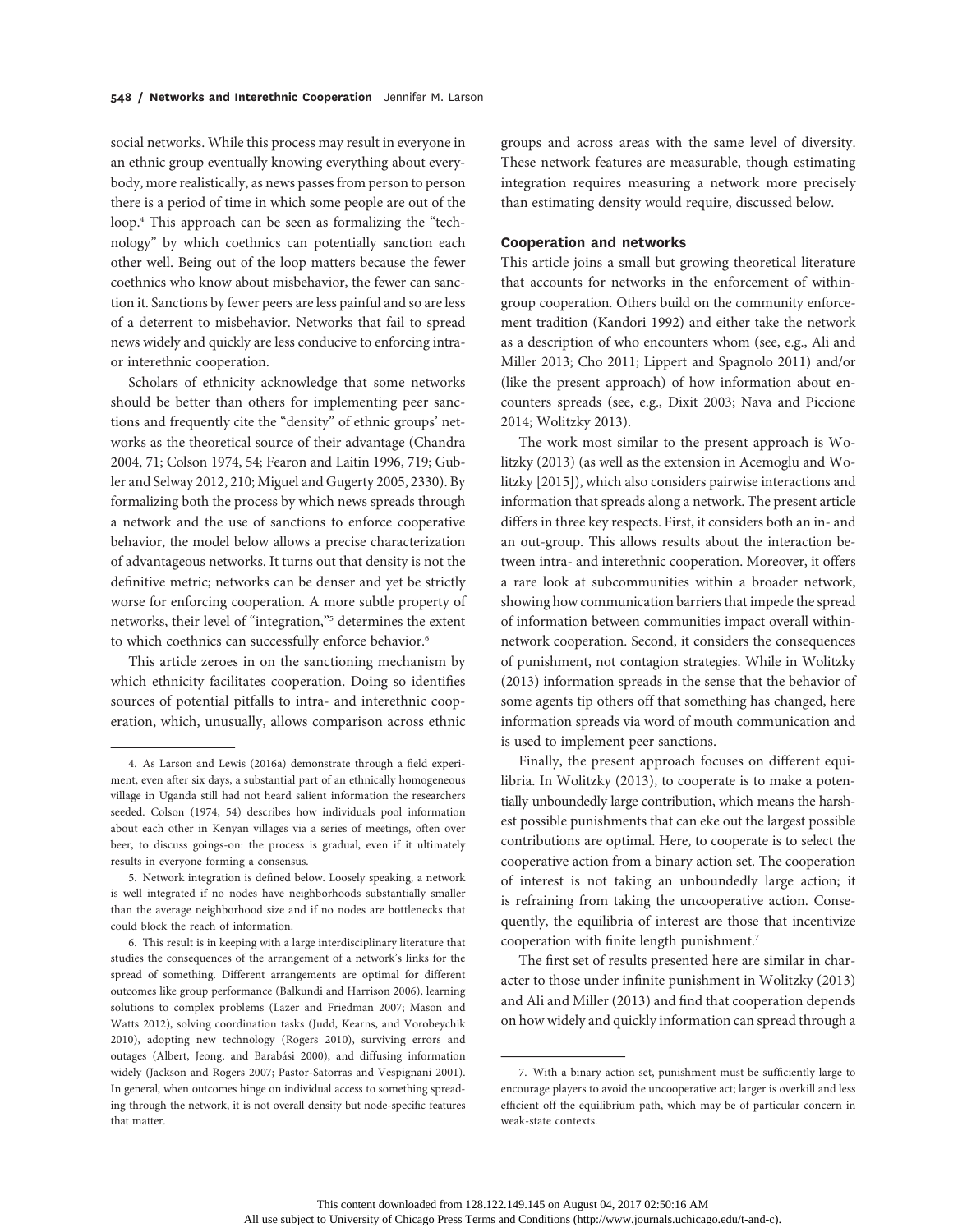network. Simple statistics capture this ability, which are functions of how reachable a node is in the network and how bridge-like any of its links are. The second set uses these statistics to derive an upper bound on the volume of cooperative intergroup interactions that two groups could sustain. The third set generates potential improvements to cooperation. The article concludes with empirical implications for the study of ethnicity.

# A NETWORK THEORY OF INTERETHNIC **COOPERATION**

## The model

The model is a generalization of the models in Calvert (1995) and Fearon and Laitin (1996) in which actors interact with coethnics and non-coethnics at random. In the generalization, actors have relationships with some set of other individuals, all in their own ethnic group. The aggregate of all relationships in an ethnic group is that group's social network. This network is used to disseminate information about behavior in interactions. Interactions are strategic; sharing information is not. Individuals encounter others at random and gossip about who did what in the random encounters with their contacts in the social network, who spread the news to their contacts, who spread the news to theirs, and so on.

Gossip about interactions makes sanctioning possible. In the model, individuals who learn that a coethnic behaved badly can punish that person at the next opportunity. The structure of the network determines how many coethnics have learned about an offense by any point in time. The more people who know, the more painful the sanction, and so the more effective it is. Hence, the structure of the network determines how successfully an ethnic group can enforce cooperation.

Specifically, let there be two groups, A and B, with sets of players  $\{1, ..., n\}$  and  $\{n+1, ..., 2n\}$ .<sup>8</sup> Define an infi-<br>nitely appeared game *C* in which in gyour gaund, all players nitely repeated game G in which in every round, all players are matched to play one round of prisoner's dilemma with a random opponent who, with probability  $p$ , is a non-coethnic, and with probability  $1 - p$  is a coethnic.

Nature reveals to each player only his own pairing. Payoffs each round are:

$$
\begin{array}{cc} & C & D \\ C & 1, 1 & -\beta, \alpha \\ D & \alpha, \ -\beta & 0, 0 \end{array},
$$

where  $\alpha > 1$ ,  $\beta > 0$  and  $((\alpha - \beta)/2) < 1$ . Players have common discount factor  $\delta$  < 1.

Each ethnic group has a "communication network" defined by the pair  $(g<sup>A</sup>, A)$  with  $n \times n$  adjacency matrix  $g<sup>A</sup>$ where  $g_{i,j}^A = g_{j,i}^A = 1$  indicates the presence of a link between  $i \neq j \in A$ , and likewise  $(g^B, B)$  for group B. I refer to the networks as " $g^{A}$ " and " $g^{B}$ " or simply as " $g$ " when the group identity is unimportant. Links in the networks are undirected and unweighted, no links span the two groups, and no nodes are isolates. Networks are common knowledge within but not across groups. While players know their own network, they know merely the topology (but not node labeling) of the other group.9

Assume that coethnics can perfectly identify each other, describe each other, and would recognize each other if rematched. Individuals cannot recognize or describe non-coethnics; they simply know they are playing "someone" in the other group when matched.10 Individuals can observe the actions taken in their network neighbors' interactions with noncoethnics. Actions in coethnic interactions are unobserv $able.<sup>11</sup>$ 

The communication network g transmits relevant information about rounds (clarified below). Information is passed as a message, which spreads truthfully and deterministically through the network at a rate  $r =$  Degrees Spread/Rounds Played. When  $r = 1$ , messages about rounds spread one degree, to the immediate neighbors of the source(s), before players are rematched and play again. When  $r = 2$ , news spreads two degrees, from person to person to person before the next round, and so on.

Consider an example communication network for a ninemember ethnic group shown twice in each row of figure 1 in which players 8, 7, 6, and 5 all communicate with each other,

<sup>8.</sup> Considering groups of different sizes is more cumbersome since it requires considering pairs of matching probabilities with bounds determined by the group sizes.

<sup>9.</sup> Network topology is the arrangement of links independent of which node sits where. In fact, in-group policing strategies do not require any information about the other group's network; this stronger assumption makes it more plausible that groups would coordinate on this set of strategies in the first place. Each group would know the other is capable of successful enforcement.

<sup>10.</sup> This scenario potentially exaggerates the differences between inand out-group recognizability in order to analyze the hard case for interethnic cooperation (Fearon and Laitin 1996, 727).

<sup>11.</sup> This information environment comports with the recognizability assumptions. Interactions among coethnics may occur in a private setting, say, in a home. Non-coethnic interactions are by assumption between strangers and are more likely to occur visibly, as in public marketplaces, festivals, encounters on the street, etc. A different information environment in which both coethnic and non-coethnic interactions are observable is presented in the appendix. The results are similar, but the issue of bottlenecks below ceases to be a problem.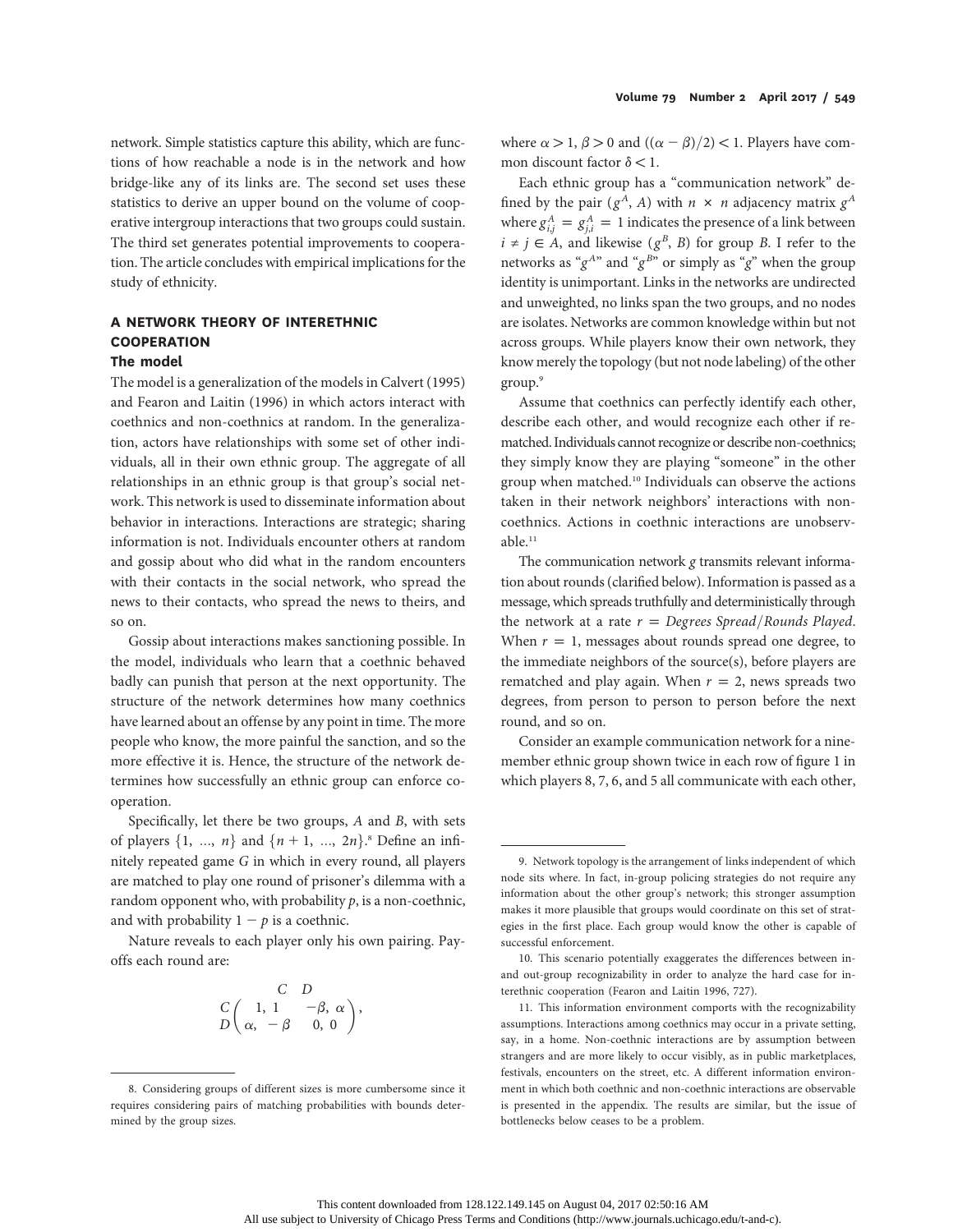550 / Networks and Interethnic Cooperation Jennifer M. Larson



Figure 1. The reach of news in  $t + 1$  (top) and  $t + 2$  (bottom) when it originates with player 1 (left) in t and when it originates with player 8 (right) in t for  $r = 1$ 

some players communicate with few others, and player 1 only communicates with one other. For illustration, fix  $r = 1$ . Messages that begin with player 1 reach only one other player immediately, player 2 (top left). In contrast, messages that begin with player 8 reach four other players immediately: players 9, 7, 6, and 5 (top right). The first row in figure 1 shows the reach of messages starting from both sources in t by  $t + 1$ , and the second row shows the reach by  $t + 2$ . The network determines the reach of news at any point in time, and the reach of news will determine who will be informed enough to punish particular defections.

The infinitely repeated game G proceeds as follows: at the beginning of each round, nature creates a roster of pairings for both groups. Players observe only their own pairing on the roster, which contains the most specific opponent identifier possible. Pairs play one round of the prisoner's dilemma. Messages are spread at rate  $r$ , ending the round, and the next round begins.

# Strategies for enforcing intraand interethnic cooperation

The infinitely repeated prisoner's dilemma admits many equilibria, even in this case with random matching, two groups, and a network that transmits information. Here I restrict attention to a network analog of the in-group policing equilibria of Fearon and Laitin

(1996) and derive conditions for full intra- and interethnic cooperation.<sup>12</sup>

The strategy profile of interest,  $\sigma^{NWIGP}$ , requires players to keep track of whether and for how long coethnics deserve punishment. Punishment begins immediately after an offense in time t and lasts through round  $t + T$ . Relevant information then includes who deviated from the strategy profile and when. Players pass relevant information along to their neighbors until it becomes irrelevant (after T periods).

Formally, messages are constructed and passed as follows: when *i* deviates from  $\sigma^{NWIGP}$  in a round with coethnic j, j sends a message  $m_{i,i,t} = \{i, t\}$  to himself and his neighbors that spreads through the network  $g \setminus i$  at rate  $r$ .<sup>13</sup> When

<sup>12.</sup> This set of strategies threatens finite punishment of the offender for the T rounds after an offense committed against anyone, coethnic or not. Players use the messages sent through the network and punish those whom they have heard deserve punishment. These strategies have the property of limited inefficiency off the equilibrium path, which is beneficial in the presence of errors and also have an egalitarian property such that like offenses warrant the same punishment from anyone. Finally, the strategies have a built-in presumption of innocence: players who have heard nothing about another player treat the other as if he were cooperative. Real groups appear to use strategies of this form, as discussed in the previous section.

<sup>13.</sup> Network  $g \setminus i$  is the network obtained by removing node *i*. This captures the logic that an offender i does not help spread information about his own offense.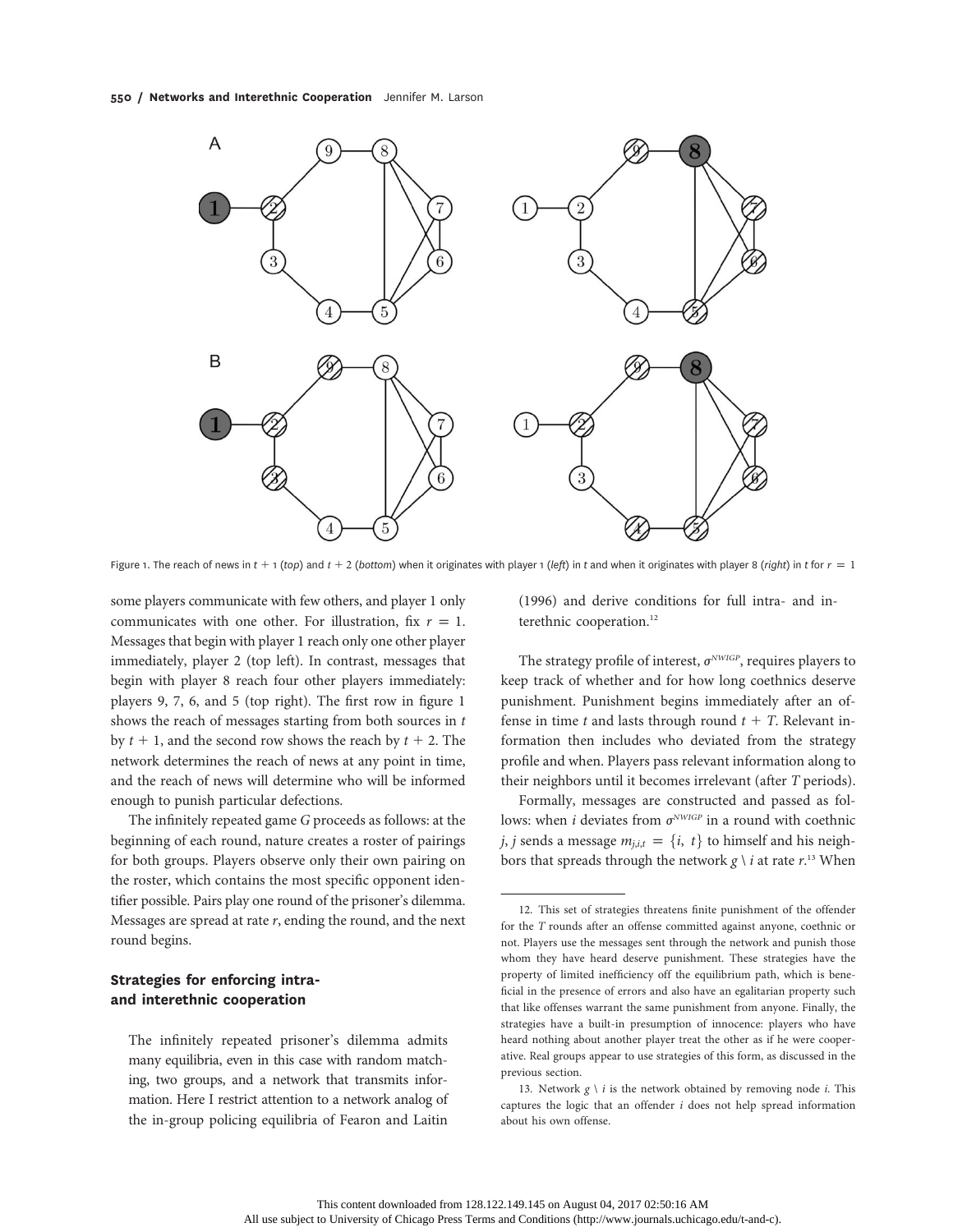$i$  deviates in a round with a non-coethnic, neighbors of  $i$  $(j \in N_i(g))$  send themselves a message  $m_{i,i,t} = \{i, t\}$  which spreads through the network  $g \setminus i$  at rate r. Call  $M_{i,t}$  the set of individuals about whom  $i$  has received messages by the start of time t about rounds that have occurred since  $t - T$ . The strategy profile depends on received messages:

**Definition 1.** (Network in-group policing  $\sigma^{NWIGP}$ ). All players play C in the first round. Subsequently, all players  $i$  matched with coethnics in round  $t$  play  $C$  if matched with  $j \notin M_{i,t}$  and D if matched with  $j \in M_{i,t}$ . All players matched with non-coethnics play C.

In other words, to follow network in-group policing, players plan to cooperate with everyone. If they encounter someone whom they have heard has defected against either a coethnic or a non-coethnic in the last  $T$  rounds, they punish that person. Any time a player is the victim of a coethnic defection, he tells his neighbors. Any time a player observes an out-group defection, he tells his neighbors.

Punishment takes the form of capitulation here (the punished player plays C against a punishing player who plays D) as it does in Fearon and Laitin (1996) and Calvert (1995). That defectors may be required to atone for their offense by capitulating for a certain number of rounds has the property that players gain from punishing defectors (they receive  $\alpha$ ), and corresponds to observed punishment regimes (Harbord 2006). The above strategy profile is really a set of strategy profiles, each with a particular length of punishment phase T. Just as a group is assumed to coordinate on the strategy  $\sigma^{NWIGP}$ , the group is assumed to coordinate on a particular length of punishment phase to use. Effective punishment lengths are discussed below.

# NETWORK DENSITY VERSUS INTEGRATION Comparing networks

Successfully enforcing cooperation depends on the structure of the networks within each ethnic group. The online appendix contains conditions under which  $\sigma^{NWIGP}$  is sequentially rational and beliefs that extend the behavior to sequential equilibrium, resulting in full intra- and interethnic cooperation. Here I use these conditions to compare individuals and to compare networks, which requires two intermediate definitions. First, the comparisons will establish individuals and networks that make cooperation easier in the following sense:

Definition 2. (When full cooperation is "easier"). A set of conditions is "easier to satisfy" when it can be satisfied for a lower value of the discount factor  $\delta$ . That is, call  $\delta^{min}$  the lowest value of  $\delta$  that would satisfy a condition, given the full set of other model parameters  $\Theta$ . Let  $\delta^{min}(\theta = \theta_i)$  be the lowest value of  $\delta$ that would satisfy a set of conditions given the set of model parameters  $\Theta \setminus \theta$  and parameter  $\theta$  set to a particular value  $\theta_i$ . Then we can say that a set of conditions is "easier to satisfy" when  $\theta = \theta_i$  than when  $\theta =$  $\theta_i$  if  $\delta^{min}(\theta = \theta_i) < \delta^{min}(\theta = \theta_i)$ .

Second, the comparisons depend on a feature of the network that is a generalization of network neighborhood:

**Definition 3.** (k-neighborhood). Let  $\ell(i, j)$  be the length of the shortest path from  $i$  to  $j$ . Define  $i$ 's kneighborhood in network  $g^A$ ,  $N_i^k(g^A)$  to be the set of all  $j$  such that the shortest path from  $i$  to  $j$  is less than or equal to  $k$ . That is,

$$
N_i^k(g^A) = \{ j \in A : \ell(i, j) \leq k, i \neq j \}.
$$

Now, the following lemma establishes when the conditions for intra- and interethnic cooperation are more easily satisfied for an individual, and for a network as a whole:

**Lemma 1.** (Network effects). Given  $\alpha$ ,  $\beta$ ,  $p$ ,  $r$ , and T, we can make the following comparisons:

1. In group A with network  $g<sup>A</sup>$ , person *i* can be more easily enticed to cooperate in pairings with non-coethnics than person j when

$$
\# N_i^{rT} > \# N_j^{rT}.
$$

2. In group A with network  $g<sup>A</sup>$ , person *i* can be more easily enticed to cooperate in coethnic pairings than person j when

 $\min_{k} {\{\#N_k^{rT}(g^A \setminus i)\}} > \min_{l} {\{\#N_l^{rT}(g^A \setminus j)\}}$ 

for  $k, l \in A$ .

3. For group A, network  $g<sup>A</sup>$  satisfies the conditions for cooperation with an out-group B more easily than network  $g^{A'}$  when

$$
\min_i \{ \# N_i^{rT} \} > \min_{i'} \{ \# N_{i'}^{rT} \}
$$

for  $i \in A$  with network  $g^A$ ,  $i' \in A$  with network  $g^{A'}$ .

4. For group A, network  $g<sup>A</sup>$  satisfies the conditions for cooperation among coethnics more easily than a network  $g^{A'}$  when

 $\min_{i,k} \{ \# N_k^{rT}(g^A \setminus i) \} > \min_{i',k'} \{ \# N_{k'}^{rT}(g^{A'} \setminus i') \}$ 

for  $i, k \in A$  with network  $g^A$ ,  $i', k' \in A$  with network  $g^{A'}$ .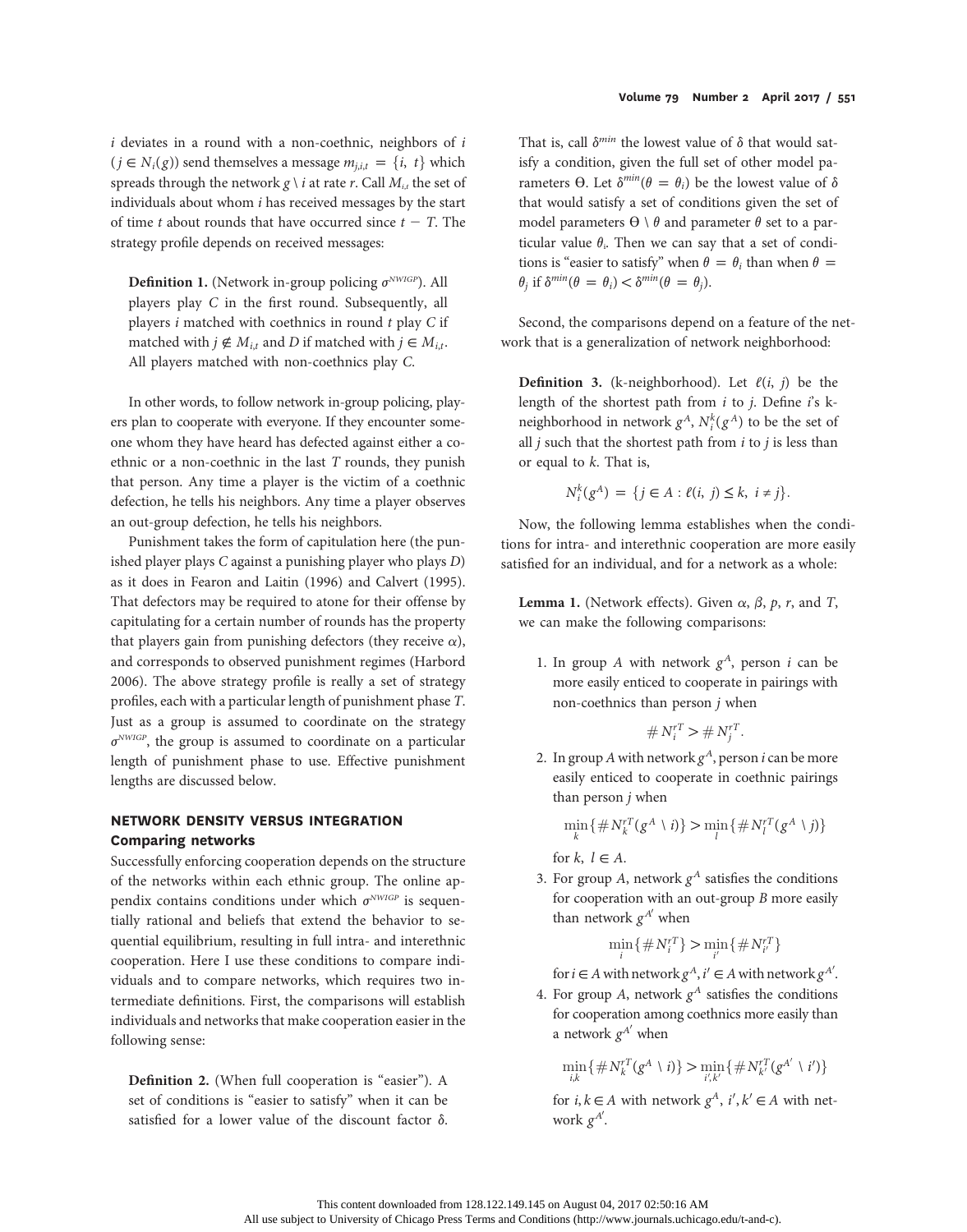#### 552 / Networks and Interethnic Cooperation Jennifer M. Larson

The conditions in lemma 1 are precise statements of the intuition that individuals in network positions from which many others can be reached quickly are easier to entice to behave cooperatively.<sup>14</sup> Individuals whose neighbors could tell many others quickly are easier to entice to cooperate in interethnic interactions. Individuals whose potential coethnic victims could tell many others quickly and who could not themselves block that news from spreading widely are easier to entice to cooperate in coethnic interactions. Networks in which everyone is easier to entice to cooperate in coethnic and interethnic interactions are more cooperative.

More concretely, consider two example networks in figure 2. Take the case in which groups plan to punish deviators for a single round  $(T = 1)$ , and messages spread 2 steps  $(r = 2)$ , to someone's network neighbors and then to their network neighbors, between each round. Condition 1 then says that people with larger 2-neighborhoods—people who are only two steps away from lots of other people in the network—have a greater incentive to cooperate with noncoethnics. Neighbors observe interethnic offenses and then tell their neighbors. Everyone in the 2-neighborhood will know about the offense in time to punish the offender if they encounter him. Those with fewer people who will know in two steps face less likely punishment (it is more likely that they encounter someone who does not know about their offense), and so have a greater incentive to defect against the other ethnic group. In the network on the left, the size of player 1's 2-neighborhood is 5 (composed of {2, 3, 4, 5, 7}), whereas the size of player 6's 2-neighborhood is 2 (composed of {3, 7}). Consequently, 1 is more easily enticed to cooperate in pairings with a non-coethnic than 6 is.

Relatedly, condition 3 says that enforcing full interethnic cooperation on networks with a larger minimum 2-neighborhood is easier than on networks with a smaller minimum 2 neighborhood. The condition is in terms of minima because it accounts for the person most tempted to behave uncooperatively. In the network on the left of figure 2, player 6 has the smallest 2-neighborhood (is most tempted), of size 2; in the network on the right, all are equally tempted, with 2 neighborhoods of size 4. Enforcing full interethnic cooperation is therefore easier in the network on the right.

Condition 2 pertains to deviations against coethnics and is similar, but accounts for the fact that coethnic interactions are unobservable and knowledge about uncooperative be-



Figure 2. Two example networks. Left: 7 people and 12 links. Right: 7 people and 7 links.

havior comes from messages sent by the victims of offenses. Messages sent by a victim could reach the perpetrator; however, by assumption, perpetrators do not help pass these messages along further. Hence, the relevant network feature is not simply the 2-neighborhood of a potential victim, but the 2-neighborhood of a potential victim in the network omitting the perpetrator. Consider player 3 in the left network of figure 2. His most tempting coethnic victims are players 7 and 6. If he defects against player 7, the message will reach only one other, player 6, because 3 will not help spread 7's message. In other words, the size of 7's 2-neighborhood omitting player 3 is 1. Player 2 is easier to entice to be cooperative in coethnic interactions since his most tempting victim is player 6, whose message could reach two others—the size of 6's 2-neighborhood omitting player 2 is 2.

Because the number of punishers depends on the victim's network position, a person's incentive to defect against a coethnic varies by prospective victim. For any potential offender i, his greatest temptation to defect against a coethnic arises when he plays someone who could reach the fewest other coethnics in  $rT$  steps, which in this example is 2, given that  $i$  will not help spread the news along. Person  $i$  faces a greater incentive to cooperate with all other coethnics than person  $j$  if  $i$ 's most tempting coethnic victim could reach more coethnics in paths of length 2 omitting  $i$  than  $j$ 's most tempting coethnic victim could in the network omitting j.

Condition 4 extends this logic to the whole network and says that if more people would hear about an offense committed by the most tempted perpetrator of a coethnic offense in network  $g<sup>A</sup>$  than would hear about an offense committed by the most tempted perpetrator of a coethnic offense in network  $g^{A'}$ , then enforcing intra-ethnic cooperation in network  $g<sup>A</sup>$  is easier. In the left network of figure 2, the most tempting coethnic offense would be perpetrated by 7 against 6, resulting in no one but 6 being able to punish. In the right network, the most tempting offense would be committed by anyone against a neighbor, say, 1 against 2, resulting in 7 and 6 joining 1 in punishing. Hence, enforcing full intra-ethnic cooperation is easier in the network on the right.

<sup>14.</sup> These conditions are in terms of  $T$  because the binding case is an individual contemplating defecting a second time, which would only extend the punishment an additional marginal round, in which everyone in that individual's rT-neighborhood would be informed and so could punish. The details are in the appendix.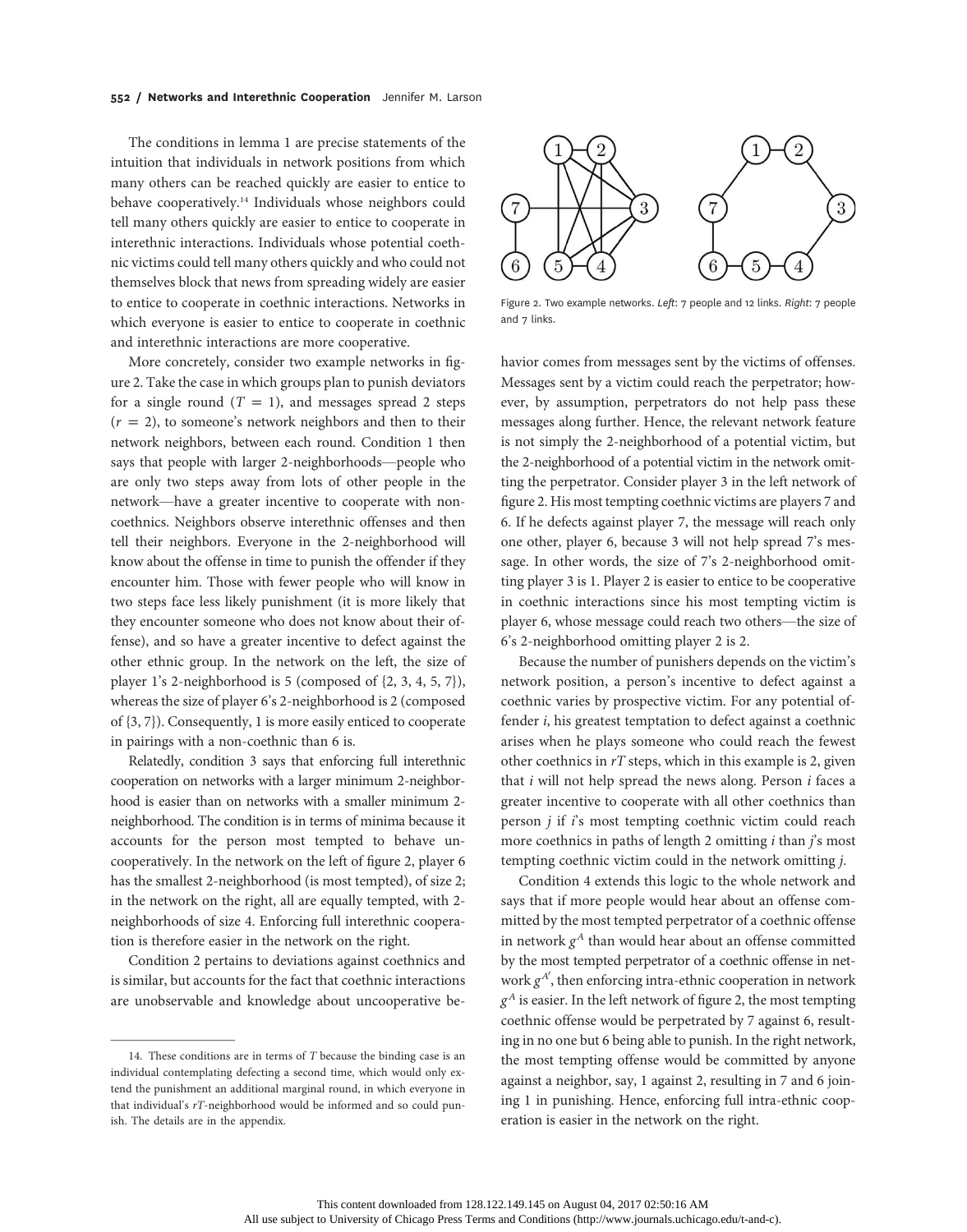In short, the temptation to defect against coethnics and non-coethnics depends on the number of others who will hear about the defection in the coethnic network. This number depends on the network position of potential offenders in the case of interethnic defections and on the relative positions of potential offender-victim pairs in the case of intra-ethnic defections. Positions from which few others can be reached, and positions that can block the wider reach of messages, are the source of problems for intra- and interethnic cooperation.

#### Implication for density

The key implication of lemma 1 is that full intra- and interethnic cooperation hinges on two network features. First, the presence of peripheral players—those with small  $rT$ neighborhoods—generates incentives to defect against both coethnics and non-coethnics. Second, the presence of players who can block information about themselves from reaching many others in the network generates incentives to defect against coethnics by restricting the reach of  $rT$ -neighborhoods.

The density of a network does not perfectly capture whether that network contains peripheral or controlling positions. Hence, network density is not the definitive metric for full intra- or interethnic cooperation.

Proposition 1. (Greater density does not imply greater cooperation). If network  $g^{A'}$  contains a larger number of links than  $g<sup>A</sup>$ , this does not imply that for  $\alpha$ ,  $\beta$ , r, T,  $\delta$ ,  $\min_{l'} {\{\#N_{l'}^{rT}\}} > \min_{i} {\{\#N_{l'}^{rT}\}}$ <br>for  $i' \in \alpha_l^{A'}$ , i.e.  $\alpha_l^{A}$  are that  $\min_{i} {\{\#N_{l'}^{rT}(\alpha_l^{A'}\)} : i' \}}$ for  $i' \in g^{A'}$ ,  $i \in g^{A}$ , or that  $\min_{i',k'} \{\# N_{k'}^{T}(g^{A'} \setminus i')\}$ <br>  $\min_{i',k'} \{\# N_{k'}^{T}(g^{A'} \setminus i')\}$  $\min_{i,k} \{ \# N_k^{rT}(g^A \setminus i) \}$  for  $i', k' \in g^{A'}$  and  $i, k \in g^A$ .

The proof can be found in the appendix, available online. Ethnic groups with networks with a greater number of links can be strictly worse at enforcing full cooperation in equilibrium than ethnic groups with networks with fewer links. The example networks in figure 2 above are a case in point: the left network, despite being denser, is strictly worse at enforcing both intra- and interethnic cooperation, as discussed in the previous section.

To understand why, note that density is a property of the network overall—the proportion of possible links present among the group. Incentives to cooperate or defect are individual—properties of an individual's position within the network. A network can be denser overall and yet have positions that incentivize some people to misbehave.

Lemma 1 establishes that two networks can be compared in terms of their networks. The relevant metric accounts for the position from which the fewest others can be reached. The sufficient comparison, even for networks of different sizes, follows from lemma 1 and the conditions in the ap-

pendix. The definitive feature is not density but a feature we can call "reach":

Definition 4. (Network reach). A network's reach is the smallest proportion of its nodes that can be reached in paths of length  $rT$  or shorter in any subnetwork induced by omitting one node. Specifically, the reach of network  $g^A$  with set of nodes A of size n is

$$
\frac{1}{n-1}\min_{i,k\in A}\left\{\#N_k^{rT}(g^A\setminus i)\right\}.
$$

This network property serves as a sufficient comparison of two groups' networks:

Proposition 2. (Greater reach does imply greater cooperation). If network  $g^A$  with  $n_A$  nodes has greater reach than network  $g^B$  with  $n_B$  nodes, then intra- and interethnic cooperation is easier to enforce in group A. That is, full cooperation can be enforced for a strictly (weakly) lower minimum value of  $\delta$  in group A than group  $B$  if

$$
\frac{1}{n_A - 1} \min_{i,k \in A} \{ \# N_k^{rT}(g^A \setminus i) \}
$$
  
>  $(\ge) \frac{1}{n_B - 1} \min_{i,k \in B} \{ \# N_k^{rT}(g^B \setminus i) \}.$ 

The reach of a network is a measure of the worst case scenario for information spread, and captures the greatest incentives to misbehave against a coethnic or non-coethnic. In the example networks above in figure 2 with  $T = 1$  and  $r = 2$ , the reach of the network on the left is 0 while the reach of the network on the right is 2. Therefore, cooperation can be enforced more easily in the network on the right.<sup>15</sup>

A consequence of this logic is that observing two networks with the same number of nodes and noting that one is denser is not sufficient to conclude that cooperation is easier to enforce among individuals in the denser network. Simply counting links in the networks would generate a misleading comparison.

The above also reveals the optimal arrangement of any number of links for enforcing intra- and interethnic cooperation. Call a network "integrated" if it has the largest possible reach for a given number of links:

<sup>15.</sup> For the left network, the minimum value obtains for  $k = 6$ ,  $i = 7$ ; for the right, it obtains for any neighboring pair, such as  $k = 1$ ,  $i = 2$ . The fact that 7 sits at a bottleneck position in the network is what severely constrains reach in this case; section 3 of the appendix classifies these positions and explores their consequences further.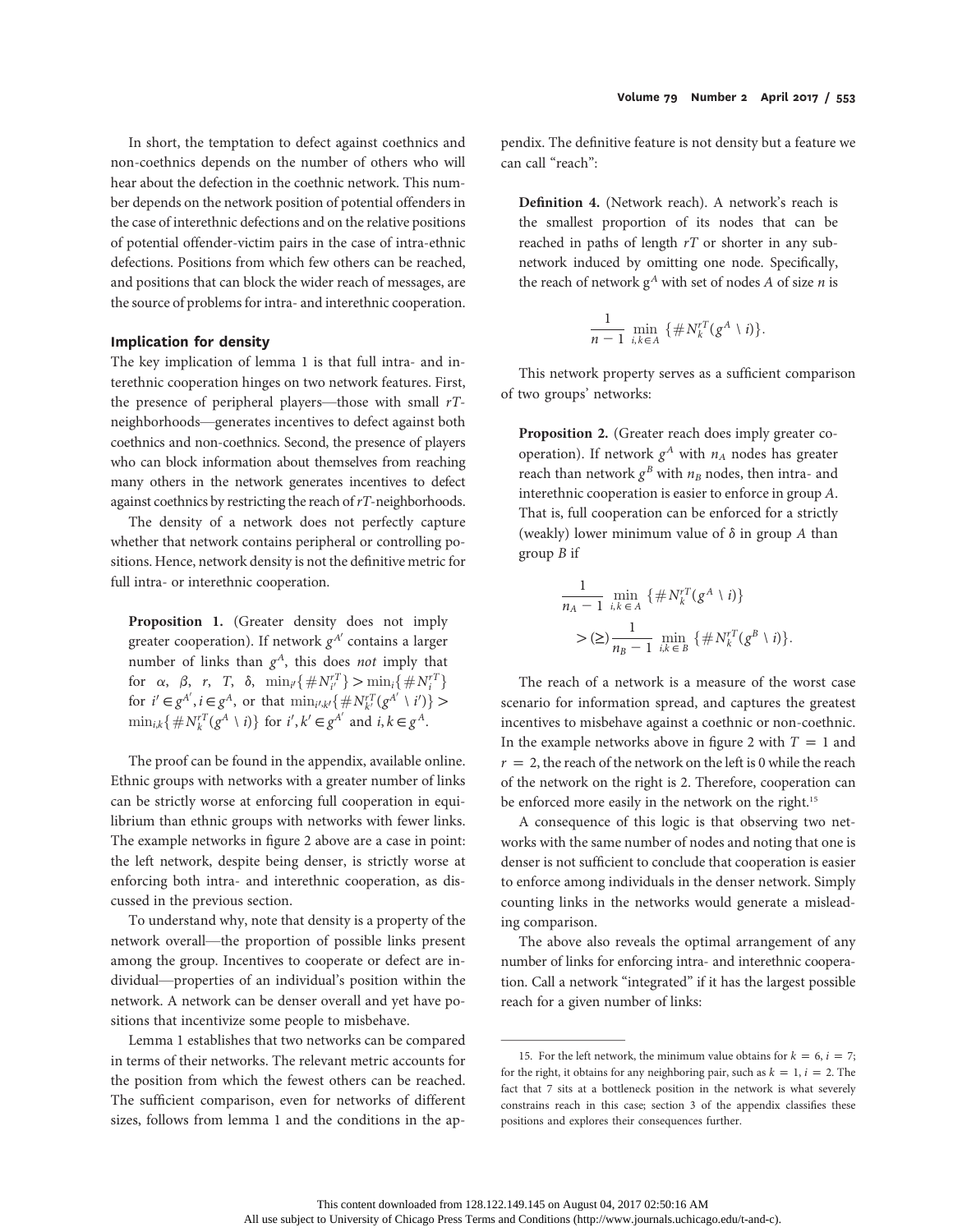Definition 5. (Integrated networks). A network is perfectly integrated if, for a given number of links, the links are arranged to maximize the minimum  $rT$ neighborhood in the network omitting any one player. Specifically, a network  $g^A$  is integrated if there exists no alternate network  $g^{A'}$  for the same set of links  $A$  such that

 $\min_{i,k\in A} \{ \# N_k^{rT}(g^A \setminus i) \} < \min_{i',k'\in A} \{ \# N_{k'}^{rT}(g^{A'} \setminus i') \}.$ 

In figure 2, the network on the right is integrated: no other arrangement of those seven links among those seven nodes would improve the reach of the network. The network on the left is not integrated: other arrangements of those 12 links could improve the reach (e.g., by removing the link between 1 and 3 and adding it between 1 and 6).

For a given number of links, the arrangement that is optimal for enforcing inter- and intraethnic cooperation is the integrated arrangement.

Corollary 1. (Integrated networks are optimal). If network g with L links is Integrated, there is no other network  $g'$  with L links on which enforcing cooperation is easier.

An integrated network is the optimal network of a certain size. In an integrated network, no one is too peripheral, even accounting for the fact that perpetrators will not help pass messages along.16 The appendix elaborates further on the consequences of rearranging links, adding links, and adding nodes; it also shows that these results are robust to a matching process that is not uniformly random but weighted to preferentially match individuals with their network neighbors.

Taking stock, lemma 1 allows the comparison of any individuals within a network or of any networks as a whole and suggests the following insights about the relationship between density and intra- and interethnic cooperation:

1. Density is not a necessary or sufficient metric for comparing the ease of enforcing intra- and interethnic cooperation—denser networks can be strictly worse at enforcing cooperation.

- 2. The reach of a network, which is a measure of how widely messages could spread from the most peripheral network position given that perpetrators will not help spread messages, is the appropriate metric for comparing the ease of enforcing intraand interethnic cooperation. Networks with greater reach can better enforce cooperation.
- 3. The reason reach is more informative than density is that incentives to behave uncooperatively arise at the individual level, and reach captures network features at the individual level.
- 4. Integrated networks—those with maximum reach are optimal for the enforcement of cooperation given a certain number of social ties.
- 5. Perfectly dense networks—networks with every link present—can best enforce cooperation, but this is due to their maximal reach and not their density per se.

Imperfectly dense networks cannot be compared simply in terms of their density. These findings help explain variance across ethnically homogeneous groups: differences in ethnic groups' networks generate differences in intra- and interethnic cooperation.

# CONSTRAINTS ON COOPERATIVE INTERETHNIC INTERACTIONS

An implication of the results in the previous section is that the arrangement of links bears on how well groups can enforce interethnic cooperation. Note that no group could support 100% of interactions being between non-coethnics with an in-group policing strategy since there would never be an in-group interaction in which punishment could be administered. Some groups, however, are capable of maintaining cooperation in a greater volume of interethnic interactions than others due to more a conducive arrangement of links in their coethnic networks.

Proposition 3. (Upper bound on cooperative crossgroup interactions). The largest proportion of crossgroup interactions,  $p^{max}$ , that group A with network  $g<sup>A</sup>$  can sustain in a fully cooperative equilibrium is:

$$
p^{max} = \min \left\{ 1 - \frac{(n-1)(\alpha - 1)}{\min_{k,l} \{ \# N_k(g^A \setminus l) \cup k \} \delta^T(1 + \beta)}, \atop 1 - \frac{(n-1)\beta}{\min_{k,l} \{ \# N_k(g^A \setminus l) \cup k \} \delta^T(1 + \beta)} \right\}
$$

for  $i, k, l \in A$ .

<sup>16.</sup> A consequence of this fact is that a denser integrated network is necessarily better for cooperation: for two integrated networks  $g$  and  $g'$ with number of links L and L' such that  $L' > L$ , enforcing full cooperation in the group with network  $g'$  will be easier. So integrated networks with more links are better for cooperation than integrated networks with fewer. But this is a consequence of integrated networks having the largest reach at each size: density does not unconditionally make enforcing cooperation easier. Section 7 of the appendix further elaborates on this comparison.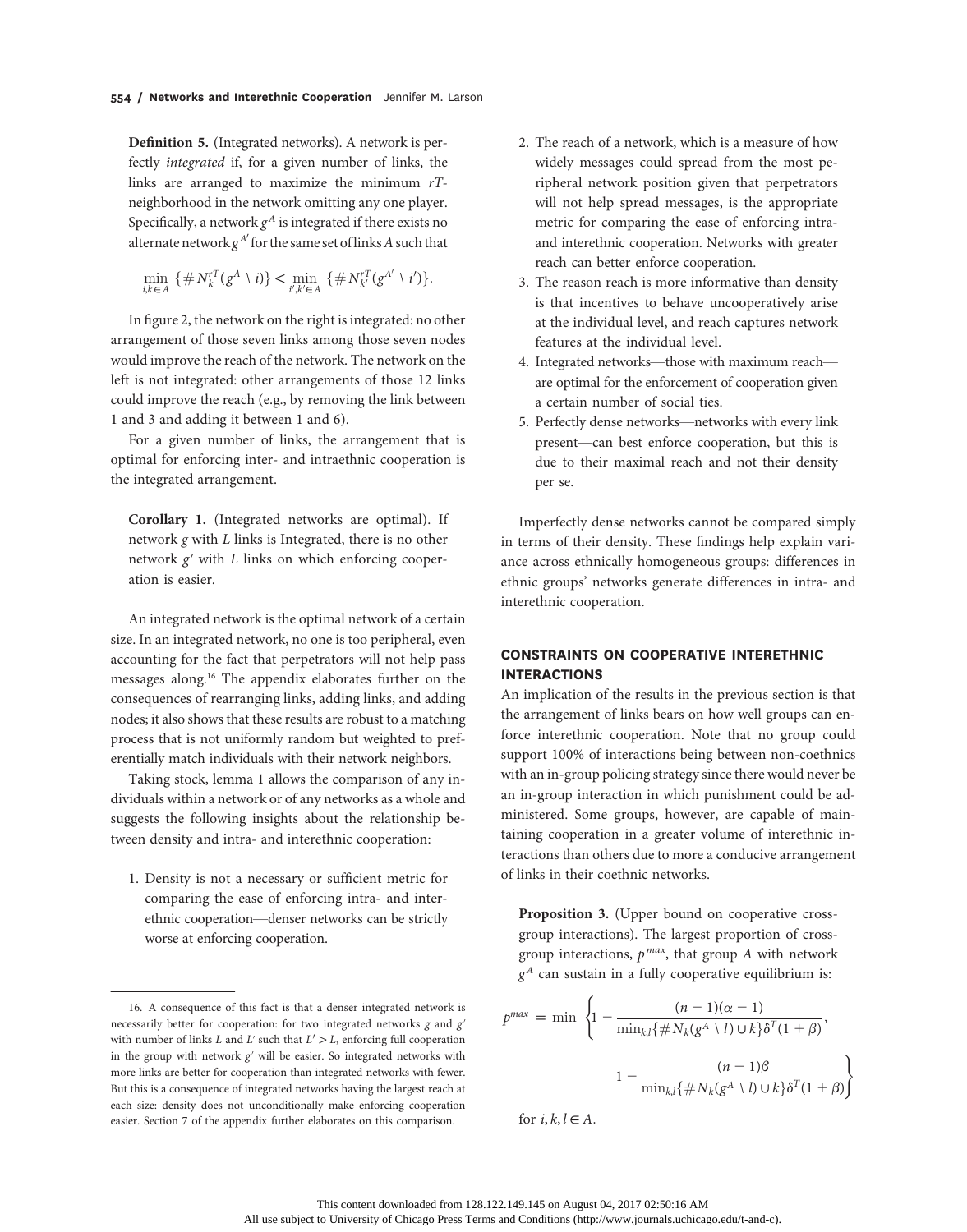In other words, the largest proportion of interactions that could be between non-coethnics and still be cooperative is determined by each group's coethnic network. Specifically, the limit to the volume of cross-group cooperation is determined by the reach of each network—the extent to which there are positions in the network from which news would not spread widely. Moreover, the ability of both groups to support interethnic cooperation depends on the minimum  $p^{max}$  for the two groups.

Groups that are better able to punish their more tempted members—those about whom news does not spread as widely—can support more interethnic cooperation. For illustration, compare two different networks that an ethnic group could have, shown in figure 3 and fix  $r = 2, T = 1$ ,  $\alpha = 1.05$ ,  $\beta = .7$ , and  $\delta = .95$ . The maximum proportion of cooperative interethnic interactions that the group on the right can sustain is  $p^{max} = .57$ , while the value is only  $p^{max} = .24$  for the group on the left.<sup>17</sup>

The group on the left can only support 24% of the group's interactions as cross-group; any additional interactions between the groups and the sanctioning will not be strong enough to keep them cooperative. The networks establish an upper bound on peaceful interethnic interactions.

## **DISCUSSION**

## Improving cooperation

By accounting for the role of networks in coethnic enforcement of cooperation, the results uncover important sources of improvement to full intra- and interethnic cooperation. I present the intuition here, with details and proofs in sections 4 and 7 of the appendix. First, and straightforwardly, if news spreads more quickly, cooperation is weakly (and often strictly) easier to enforce. The rate of information transmission affects how well groups can enforce cooperation: a group can enforce cooperation more easily when messages spread more rapidly. Relatedly, groups can support a greater volume of interethnic interactions that are cooperative when messages spread more rapidly. Communities that experience a boon to communications technology should find themselves in a better position to enforce intra- and interethnic cooperation; communities that experience setbacks in their communications technology should find themselves in a



Figure 3. Example group in which everyone has two or four neighbors on the left; everyone has four neighbors on the right.

worse position to enforce cooperation.<sup>18</sup> This intuitive result is masked by models that presume networks to be complete.

Second, increasing the length of the punishment phase that groups threaten to inflict on offenders can improve cooperation.19 Interestingly, when networks are assumed to be complete so that everyone learns everything about a coethnic's behavior immediately, if cooperation were possible, punishment lasting a single round would be at least as effective as punishment that lasts any larger number of rounds. In fact, longer punishment would be strictly harmful because it would delay additional punishment that those contemplating defecting a second time in a row would face.

Real world communication networks tend to not be complete; instead, some possible links are absent so that some people receive news secondhand or thirdhand or more.<sup>20</sup> Considering realistic, incomplete networks recovers the potential usefulness of long punishments. In incomplete networks, increasing the length of the punishment phase would increase the time during which messages sent by someone could spread through his group's network, increasing the number of punishers each round.

Long punishment phases increase the amount of expected punishment by both increasing the number of time periods in which a person is eligible for punishment and by increasing the number of people who know that punishment is de-

<sup>17.</sup> The large difference stems from the least punishable person in an in-group defection. In the group on the right, in  $rT = 2$  rounds, all other coethnics would have received any victim's message. In the group on the left, if 1 defects against 2, only three other coethnics would know in  $rT = 2$ rounds: 2 tells 3, who tells 4 and 5, while 1, being the perpetrator, does not tell anyone.

<sup>18.</sup> The appendix also shows that how responsive a network is to this improvement depends in part on its structure and whether or not positions called "controlling" are present.

<sup>19.</sup> In the simple prisoner's dilemma setup here, punishment in any round is inflicted by playing D against the punished who plays C; in any round, then, the amount of punishment inflicted is  $-\alpha$ . The magnitude of punishment can be altered by changing T, the number of rounds in which  $-\alpha$  is inflicted. Hence, these results are stated in terms of the length of punishment.

<sup>20.</sup> See, e.g, Larson and Lewis (2016a). Some have argued that humans have an innate upper limit on the number of meaningful relationships they can maintain (Dunbar 1992); groups with more members than this upper bound naturally have incomplete networks.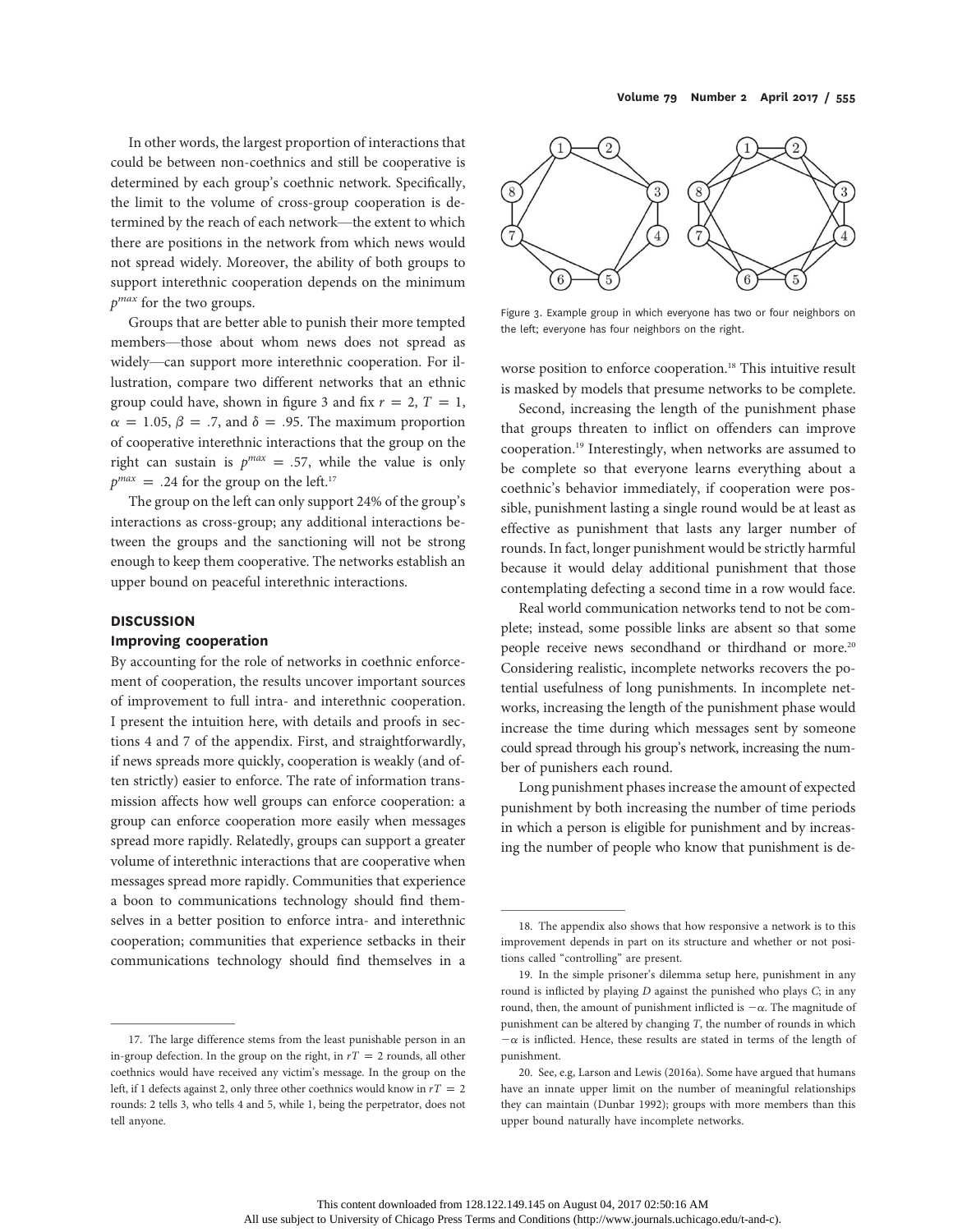served. This second coordinating role is masked when communication is assumed to be instantaneous.<sup>21</sup>

A final source of improvement would be more difficult, but not impossible, to implement: changes to the network structure itself. The appendix considers the most beneficial changes. In the model, each ethnic group is endowed with a fixed network that transmits information from person to person. In practice, networks that transmit news may be the product of multiple forces and may serve multiple roles. Links among coethnics may form due to close kinship or shared membership in clans and subclans or be the product of interactions at religious ceremonies, or working together, or sharing interests, and so on. Some cultural practices of ethnic groups may serve to make or keep a network integrated. For instance, rules of exogamy forge social ties between individuals of different clans. This could result in bottleneck network positions that could block the wide reach of information, but accompanying customs in which both families participate would ensure that the married couple's network positions do not remain bottleneck-like. Norms and customs can have implications for ultimate communication networks, drawing in peripheral individuals, and facilitating enough mixing to improve a network's reach.<sup>22</sup>

Because the links that transmit information are the product of meaningful relationships and may require trust, these social ties are not necessarily forged quickly or altered easily. However, there are instances of changes in customs which resulted in eventual changes in the arrangement of social ties. A case in point is discussed in Ensminger (2001). When the Orma of northwestern Kenya shifted from a system of family herding to hired cattle herders, a principal-agent problem incentivized herders, often strangers, to cheat the owners through theft or deceit. In response to this potential for uncooperative behavior by peripheral members of the group's communication network, the Orma found a way to add links: cattle owners married their daughters to the herders. Such additional links were certainly among the most efficient additions since they connected the most peripheral members, the herders, to the center of families. While the fathers may

not have thought about their daughters' marriages in terms of links in a communication network, the motivation to draw in otherwise peripheral group members reflects the intuition presented here.

Changes in customs from the "inside" raise an intriguing possibility of change from the "outside." Interventions that have a civil society component and seek to regenerate or reorganize social life have the potential to forge new links in a social network over time. The model here suggests that changes that make a network more integrated have the potential to improve prospects for intra- as well as interethnic cooperation.

### Why is ethnic diversity a problem?

The results above help unpack the role of coethnic networks in enforcing cooperative behavior. If ethnic groups threaten sanctions for misbehavior and use communication networks to spread news about misbehavior, then intra- and interethnic cooperation can be enforced if networks are favorable enough.

Returning to the empirical literature on ethnic interactions, a key, consistent finding is that the presence of multiple ethnic groups in the same area—ethnic diversity—is negatively related to cooperative outcomes like the provision of public goods.

If the source of ethnicity's positive effect on cooperation is its facilitation of coethnic sanctioning, then the presence of multiple ethnic groups in an area need not undermine cooperation in principle. If each ethnic group can threaten sanctions of its own members and all ethnic groups do so, these threats could result in cooperation, even in a diverse area. So why the inverse relationship between diversity and cooperation empirically?

The model does point to one source of cooperation breakdown that could stem from the existence of multiple ethnic groups in the same area. If individuals in areas with higher diversity necessarily must interact more frequently with noncoethnics, then cooperation, even intra-ethnic cooperation, becomes more difficult. The formal reason is that this increases  $p$ ; the informal reason is that any time spent with noncoethnics is time that could not be devoted to punishment.<sup>23</sup> The more time spent with non-coethnics, the less time spent with coethnics who are tasked with implementing punish-

<sup>21.</sup> Real world punishment does vary in duration. Some blood feuds demand single instances of homicide as punishment; some demand more (Boehm 1984). Some groups of traders punish cheaters with a one-time fee; some sentence cheaters to long-term exile (Greif 1993).

<sup>22.</sup> Others have speculated that social structures and customs within ethnic groups shape social networks. For instance, Colson (1974, 29) notes that the structure of clans can be thought of as a social design which facilitates certain kinds of interaction. Larson and Lewis (2016b) argue that the migration patterns and cultural rules have shaped the social networks in ethnically homogeneous areas to have short paths and low fragmentation.

<sup>23.</sup> This trade-off assumes that everyone is participating in as many interactions as they can or prefer, i.e., that they are using their whole interaction budget. Since sanctions are doled out in these interactions and news about who deserves sanctions only reaches coethics, time with noncoethnics is time when one cannot be sanctioned.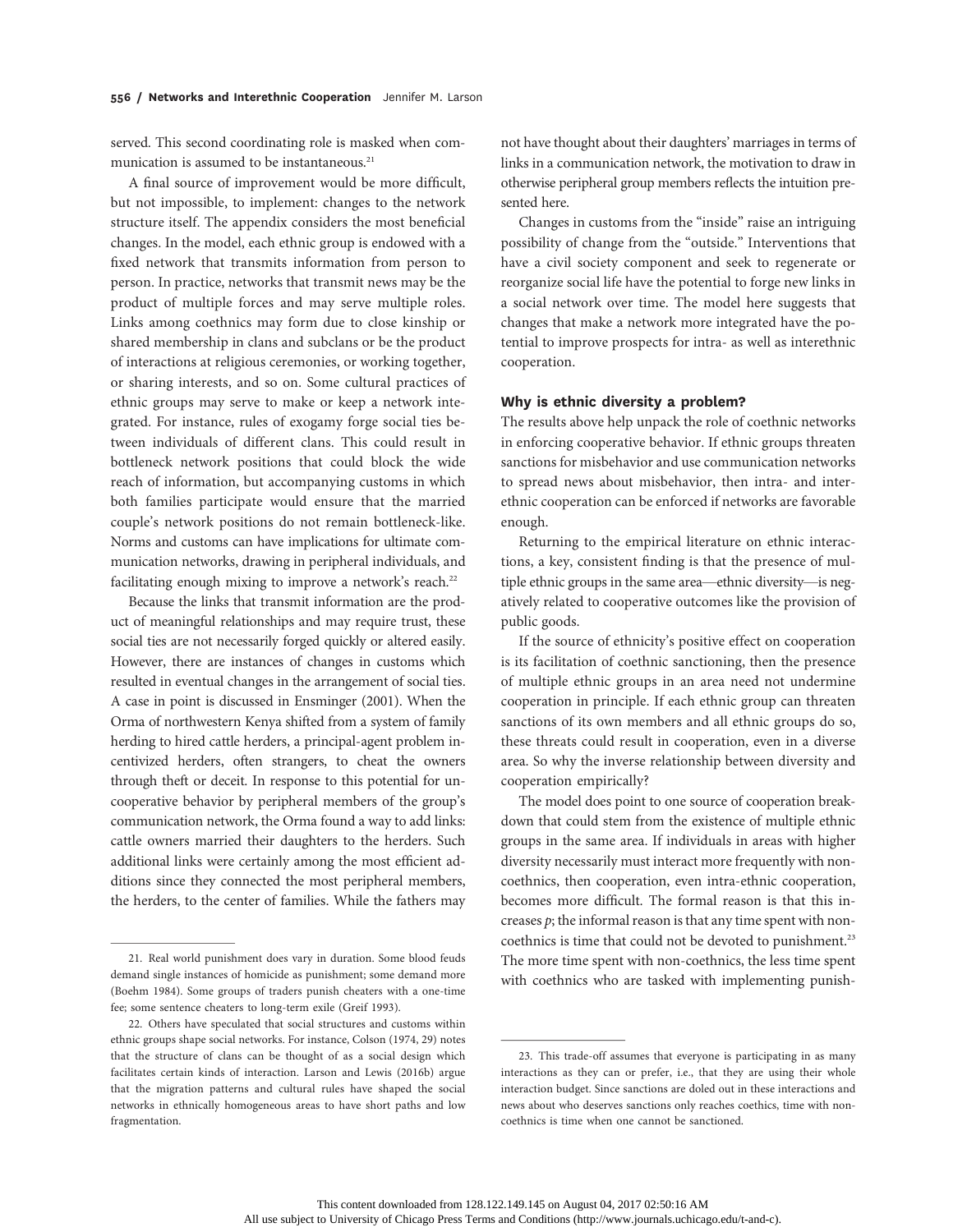ment, and so the greater the incentive to defect in all interactions.

This result may appear to be an artifact of the assumption that coethnics play strategies that only issue sanctions to coethnics. Perhaps if individuals were also tasked with sanctioning non-coethnics who misbehave, then time spent interacting with other ethnic groups would not undermine cooperation.

However, the fundamental reason out-group interactions are a problem is not that the out-group is not tasked with punishing in-group members. The problem is that information does not reach one group from the other. In fact, if the out-group were tasked with punishing while the communication barrier between the two groups persisted (no links span the two groups), time spent interacting with noncoethnics would still undermine cooperation.

Section 5 of the appendix considers this scenario in detail. Intuitively, any barriers that keep information about a member of one ethnic group from reaching another ethnic group impede the efficacy of a scheme in which non-coethnics can sanction each other. The problem stems from separation between the two groups' communication networks—"communication barriers" between the two ethnic groups—and not the fact that strategies happen to not task ethnic groups with punishing non-coethnics. Given communication barriers across ethnic groups, sanctioning schemes that rely on information spread through communication networks will be less effective at enforcing cooperation, even intra-ethnic cooperation, in the presence of high ethnic diversity.

## Implications for the empirical study of ethnic networks

The results above suggest that the efficacy of peer sanctioning depends on features of coethnic networks that vary by individual. Barriers to intra- and interethnic cooperation arise from the presence of network positions from which information cannot spread widely, whether due to small neighborhoods or the presence of network positions that could block it from spreading further.

These results have consequences for network elicitation measures used in the field. Lemma 1 generates specific statistics that can be computed for any empirically measured network. The network measurement technique must be sensitive enough to detect the presence of positions from which information cannot spread widely, and consistent enough to compare nodes within networks. These conditions would be satisfied if every possible individual were included in the network study as a respondent, but obtaining full coverage of a population is unrealistic in practice. Given incomplete coverage, data analysis that combines nodes measured in different ways could be misleading.<sup>24</sup>

Because eliciting full networks is onerous, an important agenda for future research will be to explore simplified measurement techniques. Research suggests that estimating network neighborhood size and identifying those least peripheral in a network can be done without eliciting network ties (Banerjee et al. 2014; Killworth et al. 1990). Whether similar measures can identify the most peripheral people or network reach awaits future research.

Likewise, there may be empirical correlates of low-reach positions in networks. Measurable features like immigration status, geographic location, or terrain surrounding one's homestead may bear on network formation and correlate with the network positions that affect cooperative behavior. Pinning down the correlates will also have to await future work, but the better the measures of network reach, the better our empirical understanding of intra- and interethnic cooperation will be.

### **CONCLUSION**

By formalizing the set of "technology mechanisms" that facilitate sanctioning among coethnics, this article offers new insights into ethnicity's role in enforcing cooperative behavior. Despite conventional wisdom, denser networks are not necessarily more conducive to enforcing cooperation. In fact, denser networks can be strictly worse at enforcing intra- and interethnic cooperation. The definitive property of networks is a measure of how widely news could spread from any individual through her ethnic group, accounting for the possibility that those whom the news condemns will not help spread it. This property of networks, their "integration," determines both how successfully coethnics can be enticed to cooperate in coethnic and interethnic interactions, and also establishes a limit on the volume of cooperative interethnic interactions that two groups could sustain.

Social networks form for a variety of reasons, are shaped by many forces, and serve multiple functions at once. If forming and maintaining social ties were free and humans had the

<sup>24.</sup> For instance, pooling individuals surveyed with individuals mentioned by someone in response to a network tie question who were not themselves surveyed could be particularly misleading. Those mentioned but not surveyed will likely appear to be in positions with low reach simply because, unlike the respondents, they had no opportunity to tell the researchers the rest of their ties.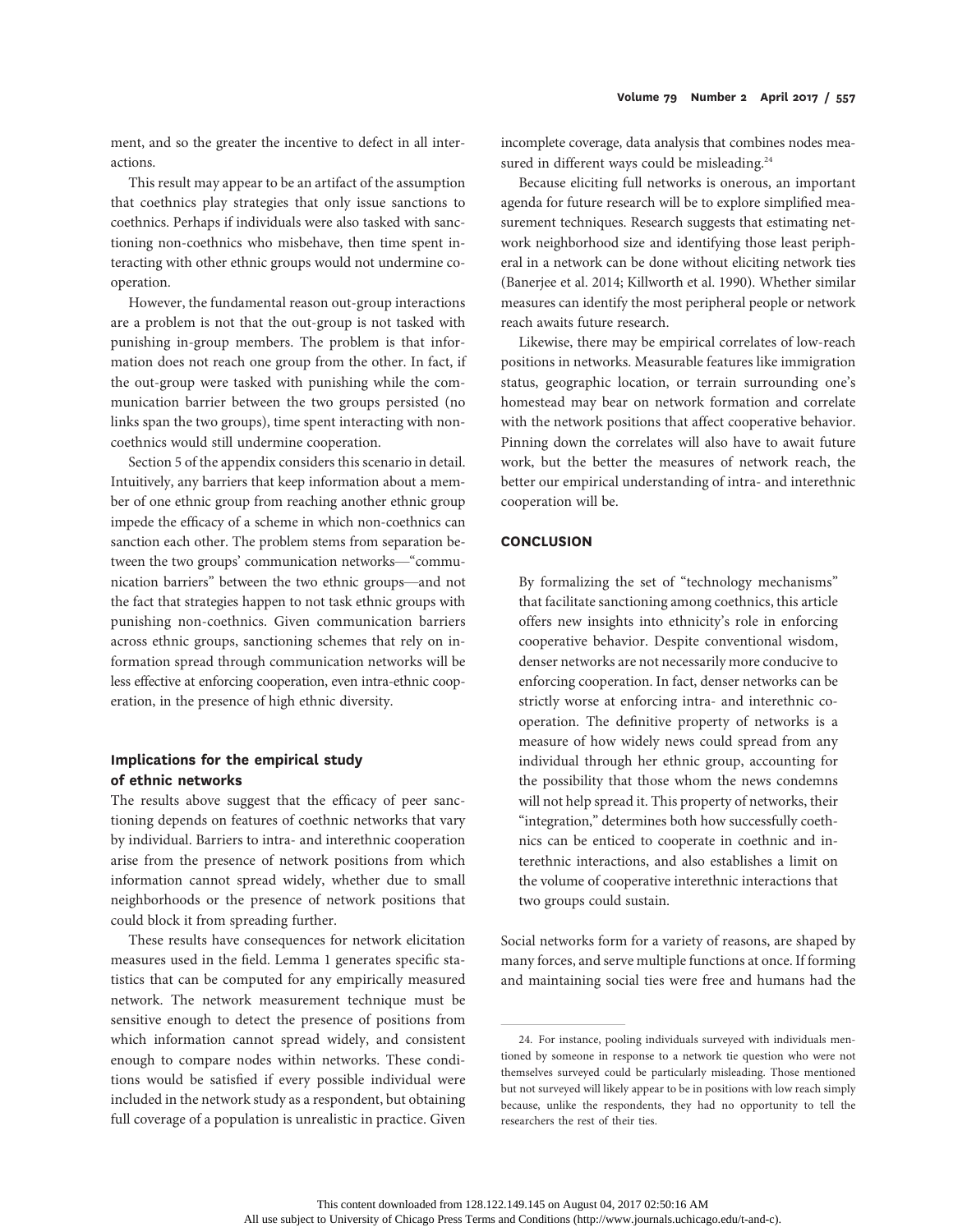cognitive capacity to relate to an unlimited number of other people, networks would perhaps all contain every possible link. Real social networks are incomplete and are complicated. The results here show that if forces were perfectly aligned to pressure networks to support intra- and interethnic cooperation, and the formation of ties faced no other constraints, then we might expect to observe integrated networks—ones in which no positions feature lower reach than any others. However, in complex reality, networks vary, and the reach of positions within networks varies too.

This article helps make sense of the variance and affirms the utility of collecting data in the field that records network structure precisely enough to detect the variance empirically (see, e.g., Banerjee et al. 2014; Barr, Ensminger, and Johnson 2010; Conley and Udry 2010; Larson and Lewis 2016a). The results here suggest that barriers to interethnic cooperation arise not from the average node but from network outliers. If ethnic networks are favorable to enforcing cooperation, it is because they feature arrangements of links that reduce the difference between outliers and the average and hence are "integrated": no nodes have especially low reach or are susceptible to being blocked by others. Data collection techniques that are sensitive enough to detect network positions with low reach will offer the best chance at meaningful empirical comparisons of whole groups and of individuals within groups in the future study of interethnic cooperation.

### ACKNOWLEDGMENTS

Thanks to the many who have taken time to offer feedback on this project, especially Robert Bates, Bruce Bueno de Mesquita, Andrew Coe, Drew Fudenberg, Michael Gilligan, Torben Iversen, David Lazer, Janet Lewis, James Robinson, Kenneth Shepsle, and Arthur Spirling.

#### **REFERENCES**

- Acemoglu, Daron, and Alexander Wolitzky. 2015. "Sustaining Cooperation: Community Enforcement vs. Specialized Enforcement." National Bureau of Economic Research Working paper no. 21457. http://www .nber.org/papers/w21457.pdf.
- Albert, R., H. Jeong, and A. L. Barabási. 2000. "Error and Attack Tolerance of Complex Networks." [Nature](http://www.journals.uchicago.edu/action/showLinks?crossref=10.1038%2F35019019) 406 (6794): 378–82.
- Alesina, Alberto, Reza Baqir, and William Easterly. 1999. "Public Goods and Ethnic Divisions." Ouarterly Journal of Economics 114:1243-84.
- Ali, S., and D. Miller. 2013. "Cooperation and Collective Enforcement in Networked Societies." Working paper.
- Balkundi, Prasad, and David A Harrison. 2006. "Ties, Leaders, and Time in Teams: Strong Inference about Network Structure's Effects on Team Viability and Performance." [Academy of Management Journal](http://www.journals.uchicago.edu/action/showLinks?crossref=10.5465%2FAMJ.2006.20785500) 49 (1): 49–68.
- Banerjee, Abhijit V., Arun Chandrasekhar, Esther Duflo, and Matthew O. Jackson. 2014. "Gossip: Identifying Central Individuals in a Social

Network." MIT Working paper no. 14-15. https://ssrn.com/abstract  $= 2425379$ 

- Barr, A., J. Ensminger, and J. C. Johnson. 2010. "Social Networks and Trust in Cross-Cultural Economic Experiments." In Karen S. Cook, Margaret Levi, and Russell Hardin, eds., Whom Can We Trust? New York: Russell Sage Foundation, 65–90.
- Boehm, C. 1984. Blood Revenge: The Anthropology of Feuding in Montenegro and Other Tribal Societies. Lawrence: Kansas University Press.
- Calvert, R. L. 1995. "Rational Actors, Equilibrium, and Social Institutions." In J. Knight and I. Sened, eds., Explaining Social Institutions. Ann Arbor: University of Michigan Press, 57–94.
- Cederman, Lars-Erik, Nils B. Weidmann, and Kristian Skrede Gleditsch. 2011. "Horizontal Inequalities and Ethnonationalist Civil War: A Global Comparison." [American Political Science Review](http://www.journals.uchicago.edu/action/showLinks?crossref=10.1017%2FS0003055411000207) 105 (3): 478-95.
- Chandra, Kanchan. 2004. Why Ethnic Parties Succeed: Patronage and Ethnic Head Counts in India. Cambridge: Cambridge University Press.
- Cho, Myeonghwan. 2011. "Public Randomization in the Repeated Pris-oner's Dilemma Game with Local Interaction." [Economics Letters](http://www.journals.uchicago.edu/action/showLinks?crossref=10.1016%2Fj.econlet.2011.05.022) 112 (3): 280–82.
- Colson, E. 1974. Tradition and Contract: The Problem of Order. London: Aldine.
- Conley, T. G., and C. R. Udry. 2010. "Learning about a New Technology: Pineapple in Ghana." [American Economic Review](http://www.journals.uchicago.edu/action/showLinks?crossref=10.1257%2Faer.100.1.35) 100 (1): 35-69.
- Dixit, A. 2003. "Trade Expansion and Contract Enforcement." [Journal of](http://www.journals.uchicago.edu/action/showLinks?system=10.1086%2F378528) [Political Economy](http://www.journals.uchicago.edu/action/showLinks?system=10.1086%2F378528) 111 (6): 1293–317.
- Dunbar, Robin I. M. 1992. "Neocortex Size as a Constraint on Group Size in Primates." *[Journal of Human Evolution](http://www.journals.uchicago.edu/action/showLinks?crossref=10.1016%2F0047-2484%2892%2990081-J)* 22 (6): 469-93.
- Ensminger, J. 2001. "Reputations, Trust, and the Principal Agent Problem." In Karen S. Cook, ed., Trust in Society. New York: Russell Sage Foundation, 185–201.
- Fearon, J. D., and D. D. Laitin. 1996. "Explaining Interethnic Coopera-tion." [American Political Science Review](http://www.journals.uchicago.edu/action/showLinks?crossref=10.2307%2F2945838) 90 (4): 715-35.
- Greif, A. 1993. "Contract Enforceability and Economic Institutions in Early Trade: The Maghribi Traders' Coalition." American Economic Review 83 (3): 525–48.
- Gubler, Joshua R., and Joel Sawat Selway. 2012. "Horizontal Inequality, Crosscutting Cleavages, and Civil War." [Journal of Con](http://www.journals.uchicago.edu/action/showLinks?crossref=10.1177%2F0022002711431416)flict Resolution 56 (2): 206–32.
- Habyarimana, J., M. Humphreys, D. N. Posner, and J. M. Weinstein. 2007. "Why Does Ethnic Diversity Undermine Public Goods Provision?" [American Political Science Review](http://www.journals.uchicago.edu/action/showLinks?crossref=10.1017%2FS0003055407070499) 101 (4): 709-25.
- Habyarimana, J., M. Humphreys, D. N. Posner, and J. M. Weinstein. 2009. Coethnicity: Diversity and the Dilemmas of Collective Action. New York: Russell Sage Foundation.
- Harbord, David. 2006. "Enforcing Cooperation among Medieval Merchants: The Maghribi Traders Revisited." https://ssrn.com/abstract  $= 958617.$
- Ichino, Nahomi, and Noah Nathan. 2013. "Crossing the Line: Local Ethnic Geography and Voting in Ghana." [American Political Science Review](http://www.journals.uchicago.edu/action/showLinks?crossref=10.1017%2FS0003055412000664) 107 (2): 344–61.
- Jackson, M. O., and B. W. Rogers. 2007. "Relating Network Structure to Diffusion Properties through Stochastic Dominance." BE Journal of Theoretical Economics 7 (1): 1–13.
- Judd, S., M. Kearns, and Y. Vorobeychik. 2010. "Behavioral Dynamics and Influence in Networked Coloring and Consensus." [Proceedings of the](http://www.journals.uchicago.edu/action/showLinks?crossref=10.1073%2Fpnas.1001280107) [National Academy of Sciences](http://www.journals.uchicago.edu/action/showLinks?crossref=10.1073%2Fpnas.1001280107) 107 (34): 14978-82.
- Kandori, M. 1992. "Social Norms and Community Enforcement." [Review](http://www.journals.uchicago.edu/action/showLinks?crossref=10.2307%2F2297925) [of Economic Studies](http://www.journals.uchicago.edu/action/showLinks?crossref=10.2307%2F2297925) 59 (1): 63.
- Kasara, Kimuli. 2015. "Does Local Ethnic Segregation Lead to Violence? Evidence from Kenya." Quarterly Journal of Political Science (forthcoming). http://www.columbia.edu/~kk2432/segviolence0616.pdf.